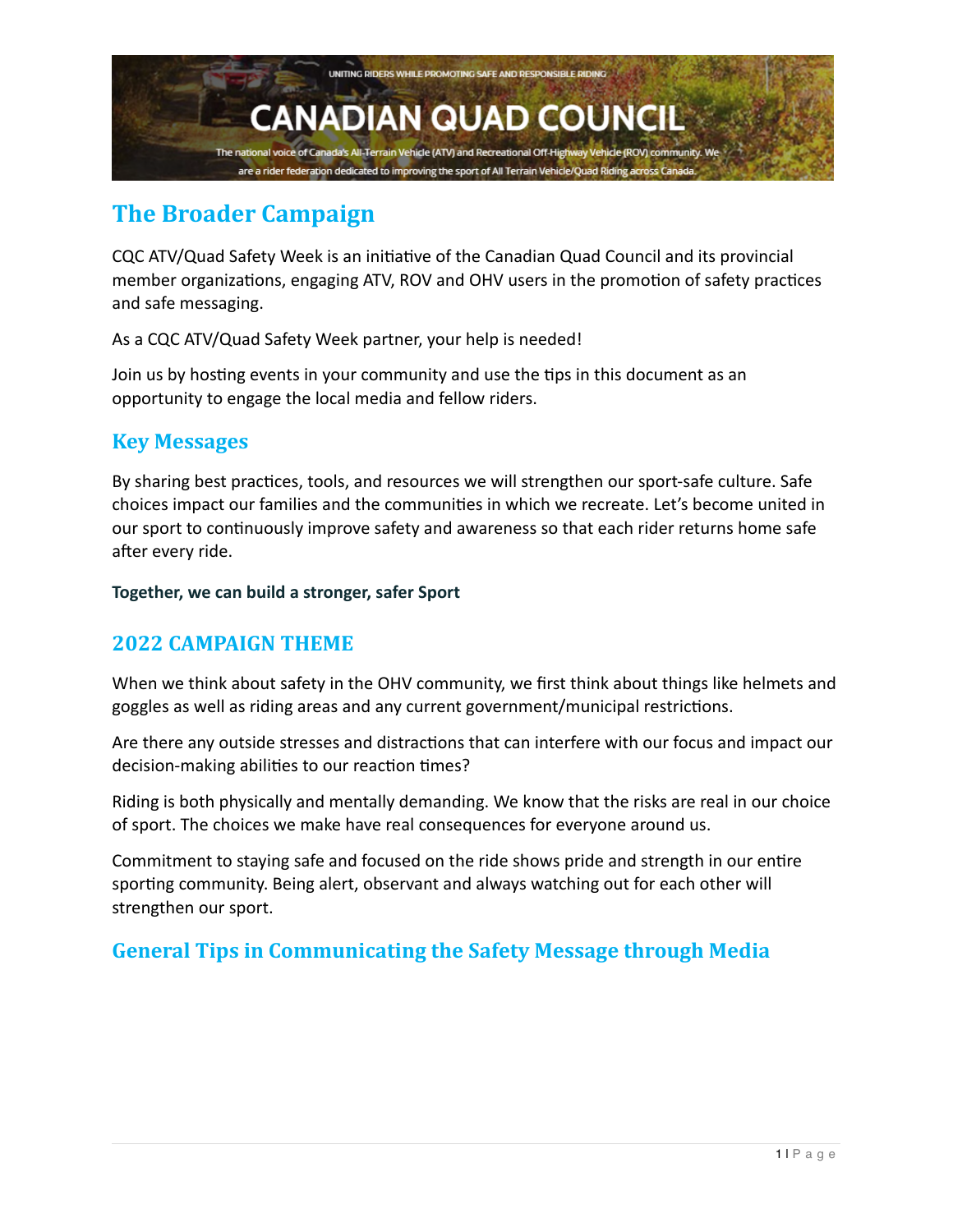- If you are not already familiar with your local media, familiarize yourself with reporters and producers who cover OHV issues.
- Call and introduce yourself to local media staff, follow up with a news release regarding the CQC ATV/Quad Safety Week. Remember, local media will be most interested in things happening in your community. Focus on projects that are highly visible. News releases should include a news hook or information that would be most interesting to the media's audience.
- Keep news releases short and concise (one page or less). Always include day and evening phone numbers of contacts on releases.
- When sending more than one release to the same media source, write "cc" with appropriate names on each person's release so everyone knows who was sent a copy. And send the copies to those individuals as well.
- Letters to the editor and guest columns are good ways to get your story told. Keep a guest column under 500 words and include a paragraph about the author along with a daytime number.
- Hashtags: #quadrules, #atv/quadsafetyweek, #ridewithrespect, #trailboxtalks, #atvsafetyweek

### **Demonstrate Thought Leadership in OHV Safety**

CQC ATV/Quad Safety Week is an opportunity to show your community your expertise in OHV safety. In addition to submitted op-ed articles to your local newspapers, here are some other ideas for activities you can do:

- Have a special safety demonstration open to all that are interested. Examples include working with a local CASI Instructor to provide a free CASI course, or a demonstration on basic safety practices. Have the Instructor run through T-CLOC and SIPDE, what to take when riding, what to wear, how to warm up to avoid muscle strains and always suggest riding in a group. When you are alone, you are most vulnerable.
- Partner with an OHV dealer to do a safety demonstration at their demonstration days.
- When possible, organize a Family Day presentation or Touch-A-Quad event *(may be outside safety week)* to encourage families and kids. Include your local dealers as well as other clubs.
- Offer to speak about OHV safety at community events like Ag days, 4-H events, Rotary Clubs, or civic organizations.

# **Promotional Ideas for 2022-2023**

Here are some additional promotional ideas: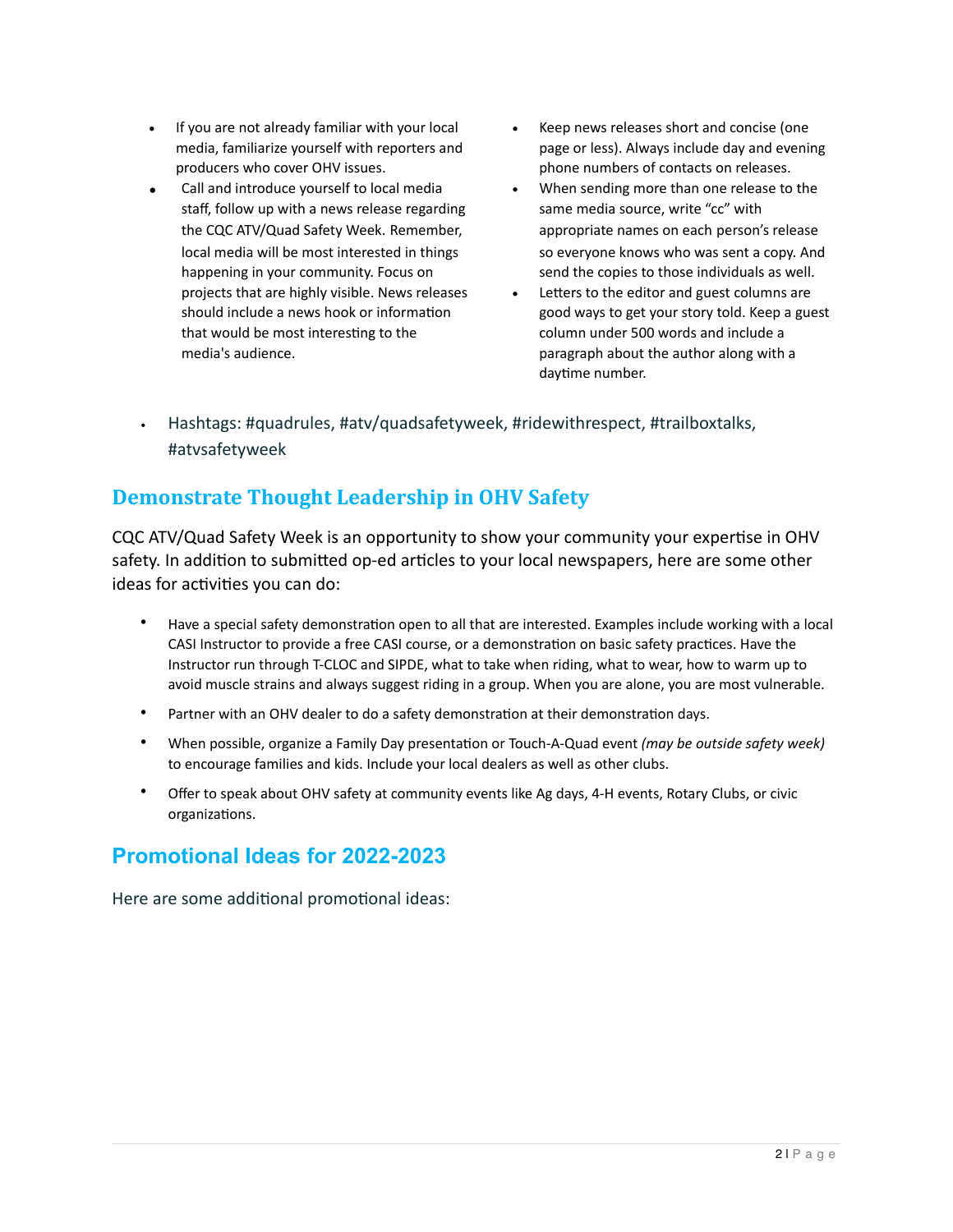- Produce a quad and side-by-side safety calendar. This item may be available as a promotional item. Distribute these calendars to all dealers, so that they give one to each new customer who purchases an OHV.
- Send press releases to journalists to notify them of OHV Safety Week.
- Invite journalists to participate at a rider training so that they can talk about it in their column.
- During CQC ATV/Quad Safety Week, host a draw for all those who share a CQC Facebook post (free rider training, loading ramps, or accessory for the quad.)
- Try to arrange patrol trips in collaboration with law/bylaw enforcement and a club agent. Consider inviting journalists to ride along.
- Host a supervised free day on the trail. *(Check with your insurance to make sure they will extend coverage for an event like this.)*
- Work with CASI Instructors and encourage them to host a CQC sponsored free CASI Student Course.

# **Media interview tips**

Here are some guidelines for when you are interviewed by a reporter or other media representative:

- Always be factual.
- Help educate the interviewer, who likely knows less about the subject than you do.
- Know and cite statistics to back your points.
- Correct misinformation/clarify points.
- Do not speculate/guess.
- Be conversational.
- Avoid reading statements.
- Make your key points concisely think soundbites.
- Have anecdotes or statistics to support your points.
- Write your key messages in advance so you are well-versed in the main points you want to make.

# **News release tips and examples**

A news release is the general starting point to get media attention. Preparing your announcement from the perspective of the busy news editor who sees several requests for coverage every day is vital to the success of your communications efforts. These guidelines should be followed when preparing news releases.

- Write a brief release, limiting your information to the key facts. Begin by writing a newspaper-style headline. Include a catchy lead sentence and paragraph that will grab the attention of your audience and answer who, what, when, where, why and how. Also avoid sharing personal opinions. Make sure you point out the local angle to the story and any visual opportunities the outlet might want to capture.
- Prepare the release by using your organizations letterhead or co-branding your organization with CQC ATV/Quad Safety Week graphics. Type the words "NEWS RELEASE," your name, title, and daytime number at the top of the first page. If copy extends to a second page, type "MORE" at the bottom of the first page. Type a brief identifier at the top of the second page (e.g.: "Canadian Quad Council Celebrates Safety Week  $-$  Pg. 2").
- Indicate the end of release by centering "-30-" or "###" two lines after the last sentence. **Always proofread at least once before distributing.**